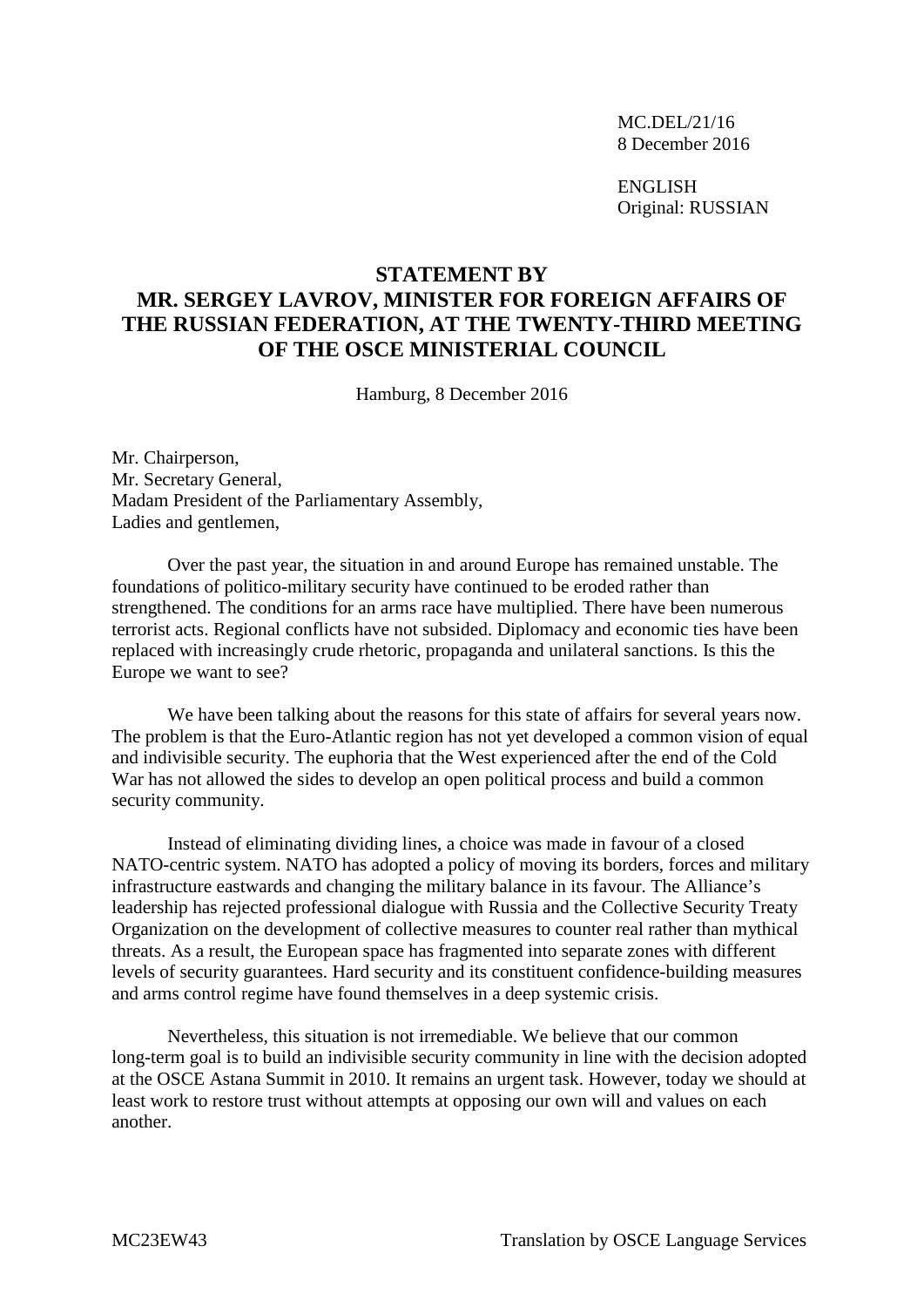A first step should be to put an end to the bellicose rhetoric, to stop accusing one another and to move towards mutually respectful discussion based on equal rights. This will help to create the political atmosphere required for conducting an objective comparative analysis of military capabilities in Europe. Together we must take a map of Europe and see who has deployed what and where. We are confident that the results of such an analysis will convincingly dispel the myth of a Russian threat and, on the contrary, clearly demonstrate where the risks are actually coming from. Only then can we discuss what else should be done to launch a dialogue on confidence-building measures and arms control. That said, the first mandatory step is obvious: the NATO countries should stop their military activity and the deployment of infrastructure near Russia's borders and return the situation at least to where it was at the end of 2013. If not, the Alliance is creating a new military reality with respect to Russia and seeking to reach an agreement on that basis. This is not going to happen.

However, it is not only in the politico-military sphere that trust needs to be restored. Economic co-operation is no less important. We support the idea of developing confidence-building measures in economic affairs. These measures could become one of the pillars of a new European order without dividing lines and confrontational logic. We welcome the discussion on economic connectivity in the OSCE and the plans of the incoming Austrian Chairmanship in that regard.

It is also important to restore confidence in cyberspace. Over the past year, we have witnessed phone tapping and e-mail hacking scandals involving high-ranking officials. We have heard a lot of unsubstantiated accusations of cyberattacks used for political purposes. I would remind you that to prevent such occurrences the OSCE has created a mechanism for elaborating confidence-building measures in the use of information technologies. I believe that this mechanism should be made more effective.

We propose considering an action plan, which could include the following steps. First, it is imperative to identify ways to improve the role of the OSCE in dealing with cyber incidents. We are convinced that the OSCE can act as an intermediary, providing a platform for direct dialogue and preventing such incidents from escalating into confrontation.

Second, we should hold a special conference on information security. The event planned by the Austrian Chairmanship on this subject could play such a role.

Third, it is imperative to strengthen and regulate the activities of the working group on confidence-building measures in cyberspace. Fourth and last, a specialized information security unit should be established within the OSCE Secretariat.

## Ladies and gentlemen,

The best way to restore trust is to work on a common project. One such task today is the fight against the terrorist threat. Terrorism is spreading to Europe, primarily through its ideology, which infects people like an epidemic. Therefore, the importance of preventive measures to combat this ideology and the incitement to acts of terror cannot be overestimated. Russia has prepared a draft United Nations Security Council resolution on this subject. For its part, the OSCE can make a solid contribution, aligning itself with the UN's efforts.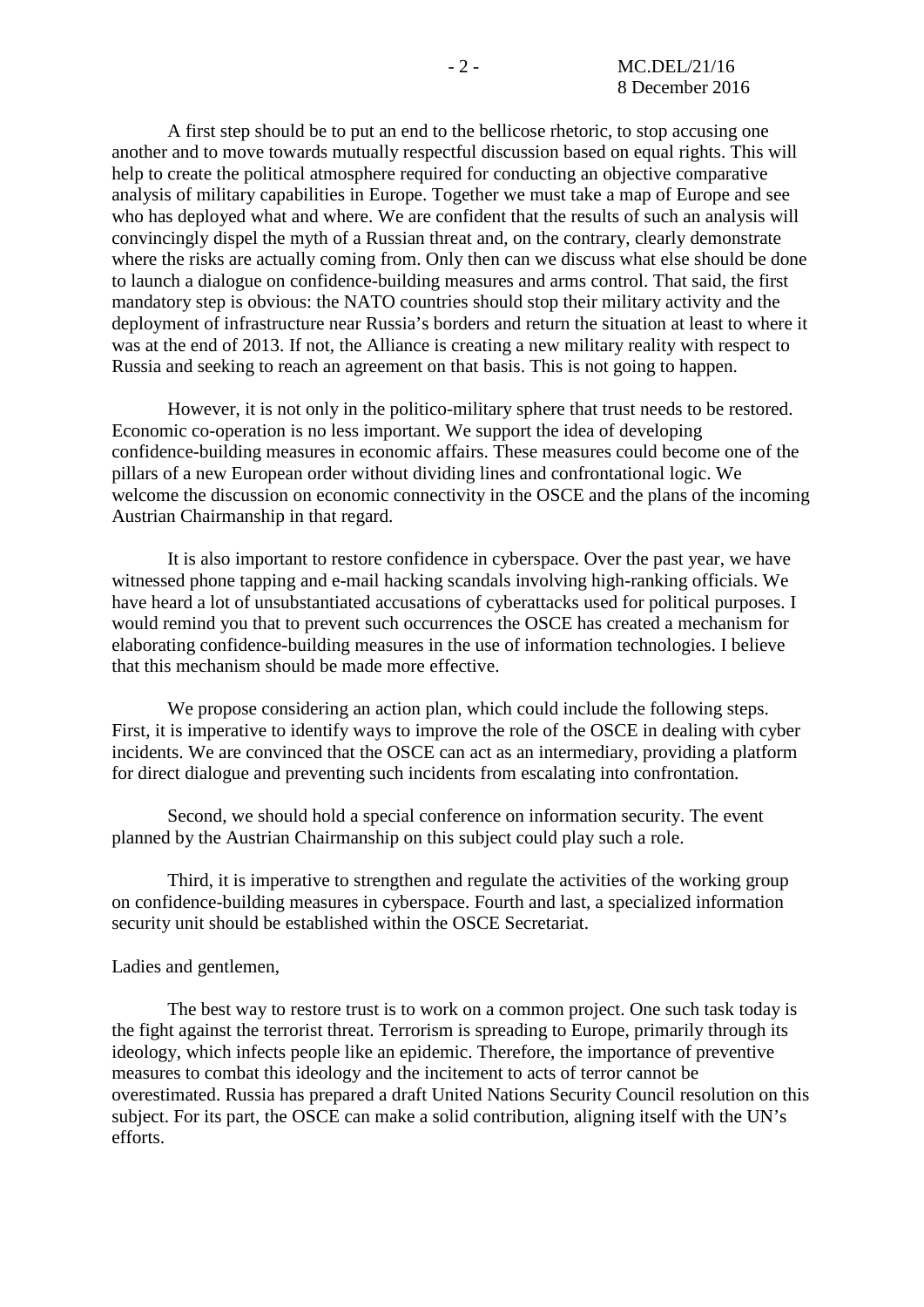Terrorism is closely linked with the drug problem. Illicit drug trafficking provides the bulk of terrorism's funding. Afghan drugs police are trained in Russia under an arrangement with the OSCE. Training of drugs police from Serbia began this year in St. Petersburg. We reiterate our proposal of establishing a specialized unit within the OSCE Secretariat to combat drug trafficking.

It is extremely dangerous to sacrifice the common cause of fighting terrorism to geopolitical ambitions. It is time to stop dividing terrorists into good ones and bad ones. The ramifications of meddling in internal affairs, imposing democratization and toppling governments can clearly be seen in the Middle East and North Africa.

Such geopolitical engineering has had serious consequences in the region, while the various hotbeds of instability in Syria, Iraq, Libya and Yemen have resulted in a sweeping migration crisis in Europe. The answer to this challenge has not yet been found. Russia has supported the dialogue on migration in the OSCE. We hope that it will help to find the necessary solutions.

Ukraine has also fallen victim to externally-induced experiments. The coup d'état in Kyiv has given rise to a civil war in Donbas, which has been going on for two and a half years now.

Russia, more than anybody else, is interested in bringing about a swift and peaceful settlement of the Ukrainian internal conflict on the basis of the Minsk Package of Measures, to which there is no alternative. Direct talks between the parties – Kyiv and Donbas – under the auspices of the Trilateral Contact Group and with the support of the Normandy format play a key role. The OSCE Special Monitoring Mission to Ukraine is an important stabilizing factor. We hope that our combined efforts will help to bring about implementation of the Minsk Package of Measures, endorsed by United Nations Security Council resolution 2202, including concrete steps to provide Donbas with a special status enshrined in the Constitution of Ukraine, an amnesty and the holding of local elections. We call for an end to the harassment of dissidents, persecution of the Church and attempts to obstruct the investigation into the massive loss of life and political murders.

We sincerely hope that Ukraine will be able to overcome the drawn-out political and economic crisis as soon as possible.

A responsible approach is called for to facilitate the resolution of other complicated issues in the OSCE area. Russia supports the resumption of the negotiations in the "5+2" format on Transdniestria. We shall do all we can to facilitate a Nagorno-Karabakh settlement, both as a Co-Chair of the OSCE Minsk Group and in our direct contacts with the parties. We believe that all conflicts must be resolved peacefully within the agreed formats, with full participation of the parties and with account taken of their interests.

We shall continue to take part in the Geneva Discussions on Security in the Trans-Caucasus. The key issue here is the conclusion of agreements on the non-use of force.

The OSCE plays a positive role in helping to settle conflicts and has appropriate instruments to do so. The issue of reform needs to be dealt with sensitively. It is important to take into account the current mandates of the Chairmanship, the Secretary General, the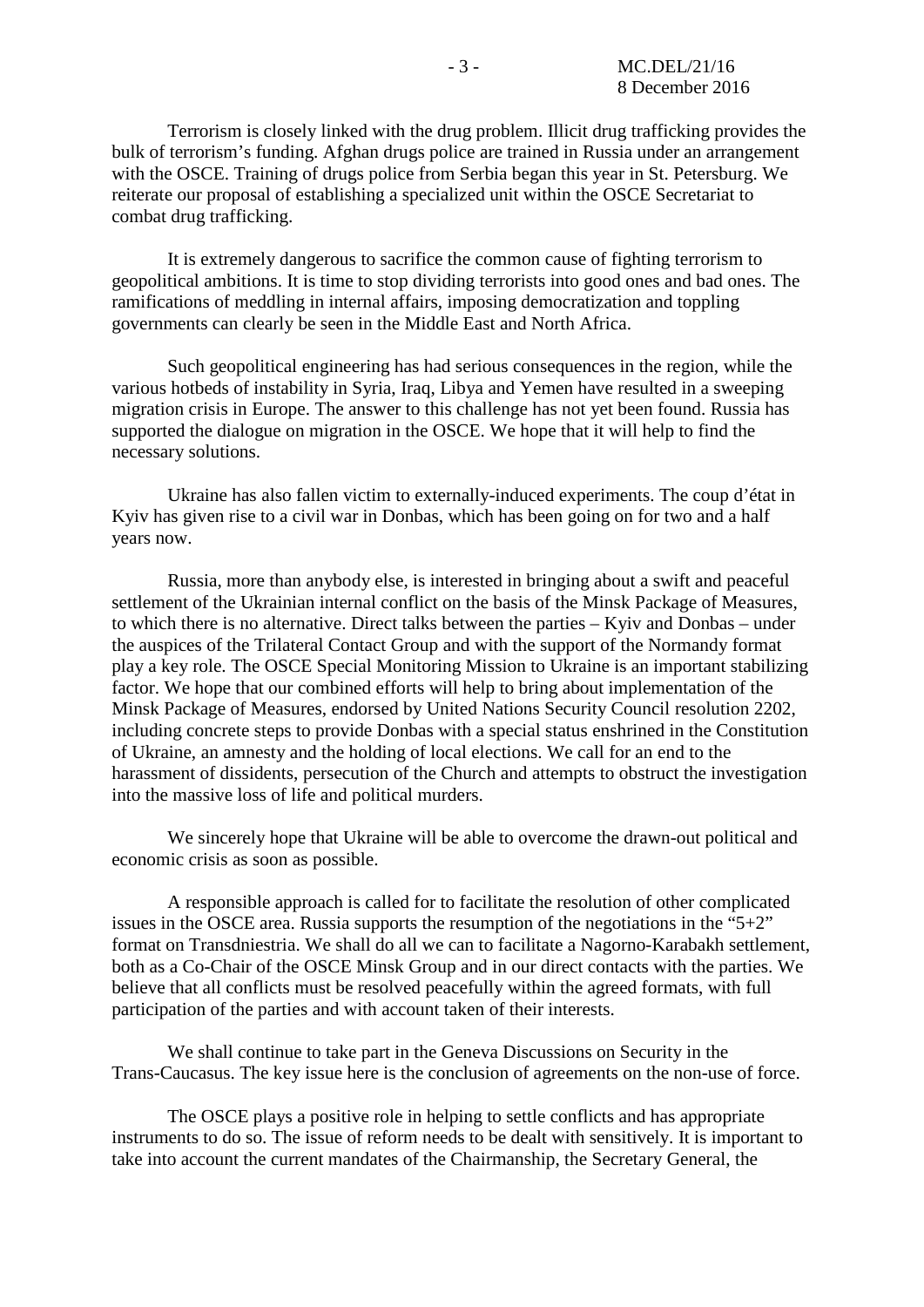institutions and missions, their civilian nature and accountability to the decision-making bodies, where the participating States adopt decisions on the basis of the consensus rule.

As far as modernizing the arsenal of instruments is concerned, reforms are long overdue in the OSCE human dimension. Together with a number of other countries, Russia has long been putting forward proposals to redress the thematic and geographical imbalances in the work of the institutions and missions and to abandon the mentoring tone and attempts to impose values without considering the specific features of the various countries and regions of Europe.

Meanwhile, evident problems are being ignored – the rise of neo-Nazism, the situation of non-citizens in the Baltic States, harassment of national minorities, and human rights aspects of the migration crisis in the European Union.

Such double standards deal a blow to the universal values underlying modern civilization and all world religions. Adopting a declaration on combating anti-Semitism two years ago at the Basel Ministerial Council meeting, we agreed to draft similar documents on combating intolerance against Christians and Muslims. It is regrettable that this task is constantly being postponed.

The selective approach to the initiatives of the participating States is undermining the principles of dialogue and equality. This has happened with two Russian proposals: on pluralism of the media and the inadmissibility of discrimination in sports. The rule that sport should be above politics is being broken with increasing frequency. A flagrant example was the denial of entry to the United States of America of the President of the World Chess Federation Kirsan Ilyumzhinov, who was going to attend the opening ceremony of the World Chess Championship Match.

Ignoring these problems inevitably leads to crisis in the entire system of OSCE baskets. We have already become used to scandals at the Human Dimension Implementation Meeting in Warsaw. This year, two delegations had to walk out because of the aggressive behaviour of people convicted of criminal offences in those countries. More and more countries are dissatisfied with the work of the missions they are hosting and their interference in domestic affairs.

At one time or other, Russia and a group of co-sponsors have proposed various measures to rectify this situation: the adoption of an OSCE Charter, the establishment of election observation principles, procedures for the appointment of Heads of Missions, rules for the participation by non-governmental organizations in OSCE events, and improvement of programme and budget planning, for example. These proposals remain valid. We urge the Austrian Chairmanship to reconsider them.

We regard the OSCE as a major platform for discussing and agreeing on approaches to key European issues. Let me repeat that building a community of equal and indivisible security in the Euro-Atlantic region and in Eurasia must remain our long-term goal, and our task at the present stage is to restore the trust that has been lost between States. This is possible only if there is political will and mutual respect and if the consensus rule and inter-State foundations of the OSCE are strengthened.